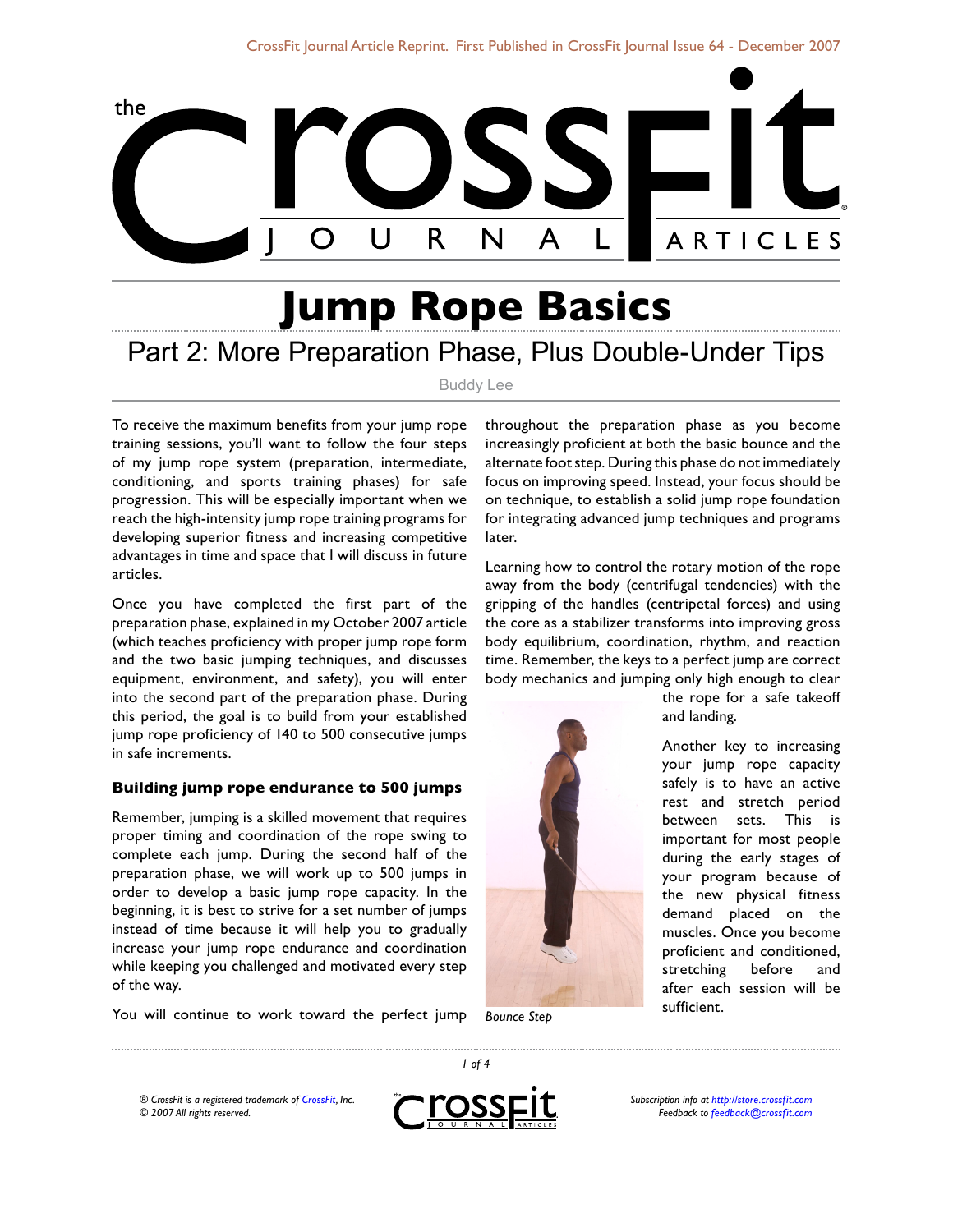# **Six-week progressive jump rope endurance program**

My six-week program for building jump rope endurance focuses on the two techniques I introduced in my last article, the basic bounce step and the alternate foot step. Remember to stretch your legs and calves between sets as needed.

| <b>MON</b>          | WED                 | <b>FRI</b>          |
|---------------------|---------------------|---------------------|
| <b>Basic Bounce</b> | <b>Basic Bounce</b> | <b>Basic Bounce</b> |
| Step                | Step                | Step                |
| Jump over rope      | Jump over rope      | Jump over rope      |
| 10 times and then   | 20 times and then   | 25 times and then   |
| stop                | stop                | stop                |
| Reps: 10            | Reps: 20            | <b>Reps: 25</b>     |
| Sets: 5             | Sets: 5             | Sets: 5             |
| Rest: 60 sec or     | Rest: 60 sec or     | Rest: 60 sec or     |
| less between sets   | less between sets   | less between sets   |
| Alternate Foot      | Alternate Foot      | Alternate Foot      |
| Step                | Step                | Step                |
| Count right foot    | Count right foot    | Count right foot    |
| only and multiply   | only and multiply   | only and multiply   |
| by 2.               | by 2.               | by 2.               |
| Reps: 5             | Reps: 10            | Reps: 12            |
| Sets: 5             | Sets: 5             | Sets: 5             |
| Rest: 60 seconds    | Rest: 60 seconds    | Rest: 60 seconds    |
| or less             | or less             | or less             |

Week 1: Jump rope conditioning to 25 jumps non-stop

| MON                 | WED                 | <b>FRI</b>          |  |
|---------------------|---------------------|---------------------|--|
| <b>Basic Bounce</b> | <b>Basic Bounce</b> | <b>Basic Bounce</b> |  |
| Step                | Step                | Step                |  |
| Jump over rope      | Jump over rope      | Jump over rope      |  |
| 50 times and then   | 80 times and then   | 100 times and       |  |
| stop                | stop                | then stop           |  |
| <b>Reps: 50</b>     | Reps: 80            | <b>Reps: 100</b>    |  |
| Sets: 5             | Sets: 5             | Sets: 5             |  |
| Rest: 60 sec or     | Rest: 60 sec or     | Rest: 60 sec or     |  |
| less between sets   | less between sets   | less between sets   |  |
| Alternate Foot      | Alternate Foot      | Alternate Foot      |  |
| Step                | Step                | Step                |  |
| Count right foot    | Count right foot    | Count right foot    |  |
| only and multiply   | only and multiply   | only and multiply   |  |
| by 2.               | by 2.               | by 2.               |  |
| Reps: 30            | Reps: 40            | <b>Reps: 50</b>     |  |
| Sets: 5             | Sets: 5             | Sets: 5             |  |
| Rest: 60 seconds    | Rest: 60 seconds    | Rest: 60 seconds    |  |
| or less             | or less             | or less             |  |

| Veek 2: Jump rope conditioning to 50 jumps non-stop |                     | Week 4: Jump rope conditioning to 250 jumps non-stop |                     |                     |                     |
|-----------------------------------------------------|---------------------|------------------------------------------------------|---------------------|---------------------|---------------------|
| <b>MON</b>                                          | <b>WED</b>          | <b>FRI</b>                                           | <b>MON</b>          | <b>WED</b>          | <b>FRI</b>          |
| <b>Basic Bounce</b>                                 | <b>Basic Bounce</b> | <b>Basic Bounce</b>                                  | <b>Basic Bounce</b> | <b>Basic Bounce</b> | <b>Basic Bounce</b> |
| Step                                                | Step                | Step                                                 | Step                | Step                | Step                |
| Jump over rope                                      | Jump over rope      | Jump over rope                                       | Jump over rope      | ump over rope       | Jump over rope      |
| 30 times and then                                   | 40 times and then   | 25 times and then                                    | 150 times and       | 200 times and       | 250 times and       |
| stop                                                | stop                | stop                                                 | then stop           | then stop           | then stop           |
| <b>Reps: 30</b>                                     | Reps: 40            | <b>Reps: 50</b>                                      | <b>Reps: 150</b>    | Reps: 200           | <b>Reps: 250</b>    |
| Sets: 5                                             | Sets: 5             | Sets: 5                                              | Sets: 5             | Sets: 5             | Sets: 5             |
| Rest: 60 sec or                                     | Rest: 60 sec or     | Rest: 60 sec or                                      | Rest: 60 sec or     | Rest: 60 sec or     | Rest: 60 sec or     |
| less between sets                                   | less between sets   | less between sets                                    | less between sets   | less between sets   | less between sets   |
| Alternate Foot                                      | Alternate Foot      | Alternate Foot                                       | Alternate Foot      | Alternate Foot      | Alternate Foot      |
| Step                                                | Step                | Step                                                 | Step                | Step                | Step                |
| Count right foot                                    | Count right foot    | Count right foot                                     | Count right foot    | Count right foot    | Count right foot    |
| only and multiply                                   | only and multiply   | only and multiply                                    | only and multiply   | only and multiply   | only and multiply   |
| by 2.                                               | by 2.               | by 2.                                                | by 2.               | by $2.$             | by $2.$             |
| Reps: 15                                            | Reps: 20            | <b>Reps: 25</b>                                      | <b>Reps: 75</b>     | <b>Reps: 100</b>    | <b>Reps: 125</b>    |
| Sets: 5                                             | Sets: 5             | Sets: 5                                              | Sets: 5             | Sets: 5             | Sets: 5             |
| Rest: 60 seconds                                    | Rest: 60 seconds    | Rest: 60 seconds                                     | Rest: 60 seconds    | Rest: 60 seconds    | Rest: 60 seconds    |
| or less                                             | or less             | or less                                              | or less             | or less             | or less             |

*® CrossFit is a registered trademark of [CrossFit,](http://www.crossfit.com) Inc. © 2007 All rights reserved.*



 *of 4*

*Subscription info at [http://store.crossfit.com](http://journal.crossfit.com) Feedback to [feedback@crossfit.com](mailto:feedback@crossfit.com)*

. . . . . . . . . . . . . . . . . . .

Week 3: Jump rope conditioning to 100 jumps non-stop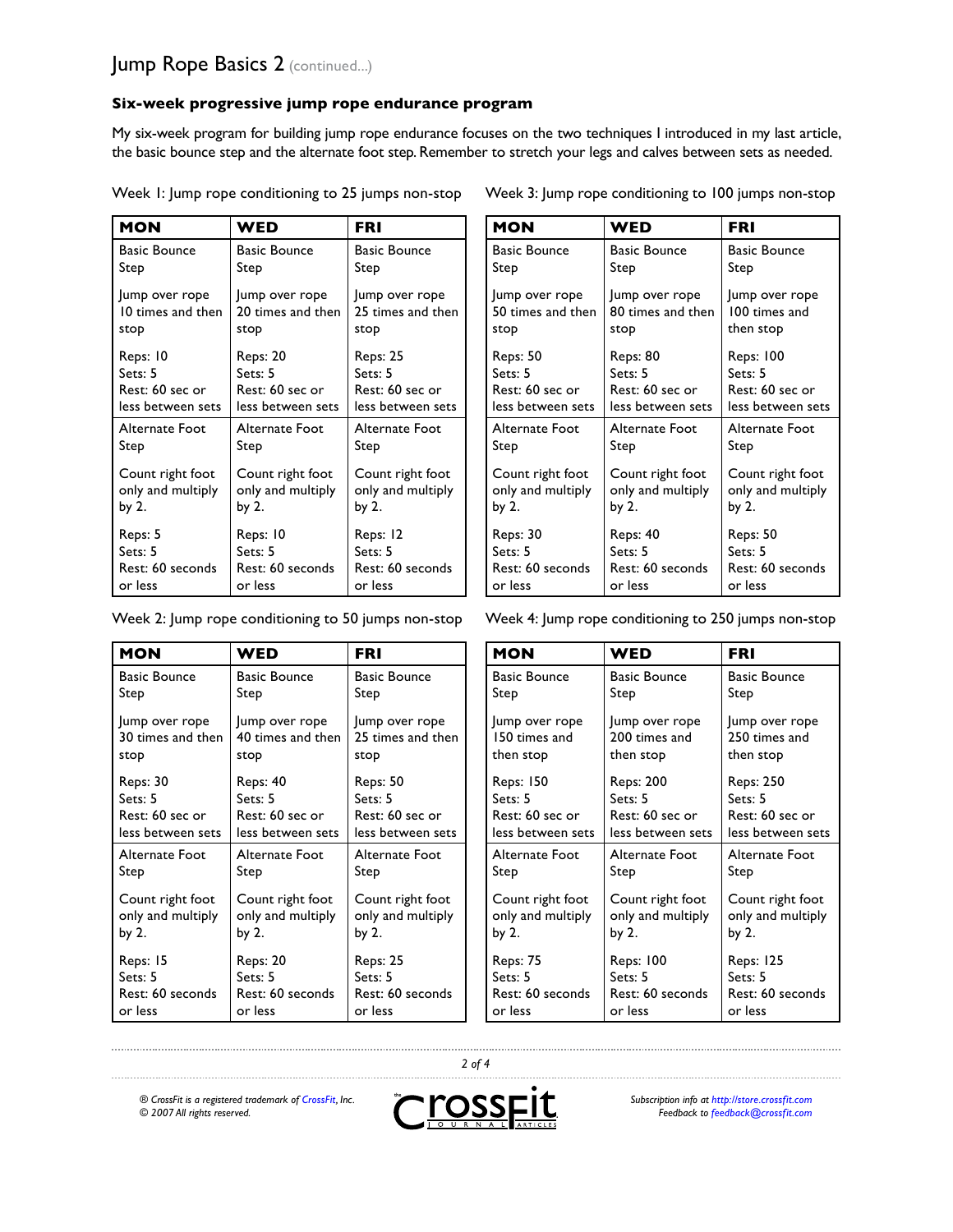# Jump Rope Basics 2 (continued...)

| <b>MON</b>          | WED                 | FRI                 |
|---------------------|---------------------|---------------------|
| <b>Basic Bounce</b> | <b>Basic Bounce</b> | <b>Basic Bounce</b> |
| Step                | Step                | Step                |
| Jump over rope      | Jump over rope      | Jump over rope      |
| 280 times and       | 310 times and       | 350 times and       |
| then stop           | then stop           | then stop           |
| Reps: 280           | <b>Reps: 310</b>    | <b>Reps: 350</b>    |
| Sets: 5             | Sets: 5             | Sets: 5             |
| Rest: 60 sec or     | Rest: 60 sec or     | Rest: 60 sec or     |
| less between sets   | less between sets   | less between sets   |
| Alternate Foot      | Alternate Foot      | Alternate Foot      |
| Step                | Step                | Step                |
| Count right foot    | Count right foot    | Count right foot    |
| only and multiply   | only and multiply   | only and multiply   |
| by 2.               | by 2.               | by 2.               |
| <b>Reps: 140</b>    | Reps: 155           | <b>Reps: 175</b>    |
| Sets: 5             | Sets: 5             | Sets: 5             |
| Rest: 60 seconds    | Rest: 60 seconds    | Rest: 60 seconds    |
| or less             | or less             | or less             |

Week 5: Jump rope conditioning to 350 jumps non-stop

Week 6: Jump rope conditioning to 500 jumps non-stop

| <b>MON</b>          | WED               | <b>FRI</b>          |
|---------------------|-------------------|---------------------|
| <b>Basic Bounce</b> | Basic Bounce      | <b>Basic Bounce</b> |
| Step                | Step              | Step                |
| Jump over rope      | Jump over rope    | Jump over rope      |
| 400 times and       | 450 times and     | 500 times and       |
| then stop           | then stop         | then stop           |
| Reps: 400           | Reps: 450         | Reps: 500           |
| Sets: 5             | Sets: 5           | Sets: 5             |
| Rest: 60 sec or     | Rest: 60 sec or   | Rest: 60 sec or     |
| less between sets   | less between sets | less between sets   |
| Alternate Foot      | Alternate Foot    | Alternate Foot      |
| Step                | Step              | Step                |
| Count right foot    | Count right foot  | Count right foot    |
| only and multiply   | only and multiply | only and multiply   |
| by 2.               | by 2.             | by 2.               |
| Reps: 200           | Reps: 225         | Reps: 250           |
| Sets: 5             | Sets: 5           | Sets: 5             |
| Rest: 60 seconds    | Rest: 60 seconds  | Rest: 60 seconds    |
| or less             | or less           | or less             |

#### **The power jump, a.k.a. the double-under**

Because the power jump (or "double-under") is frequently used by CrossFitters, I would like to jump ahead to this higher level of jumping now, to provide some more tips for learning and mastering this technique. As the "double-under" name suggests, the rope passes under the feet twice in one hop. You can learn to perform these consecutively, which is generally called "power jumping."



Power jumping requires the athlete to propel the body upward and lift the feet up to several inches from the surface while making small, fast circular movements with the wrists in order to execute multiple turns of the rope with each jump. This technique develops explosiveness, vertical acceleration, hand and wrist strength, and anaerobic capacity.

The power jump requires good form and is very effective for developing explosiveness. It is perhaps the most important and most difficult to master of the fifteen jump rope techniques that I will cover in this series. The power jump is considered an advanced technique that requires more height than the other jumps, continuous explosive takeoffs, and controlled, safe landings. It requires more time to master than the other jumps and therefore is much easier to attempt after one has mastered the two basic techniques and developed a basic jump rope capacity.

There are different levels of power jumps: the double (basic) power jump, which you will learn here; the triple power jump; and the quadruple (advanced) power jump. Also, once you have mastered the other fourteen techniques, they can be incorporated into the double power jump.

# **Procedure**

- I. Start with the bounce step stance.
- 2. Execute three bounce step jumps.
- 3. On the fourth jump, bend your knees forward and push off. Jump at least 5 inches from the jumping surface while turning your wrists twice as fast so that the rope passes under your feet twice in one jump.

*® CrossFit is a registered trademark of [CrossFit,](http://www.crossfit.com) Inc. © 2007 All rights reserved.*



 *of 4*

*Subscription info at [http://store.crossfit.com](http://journal.crossfit.com) Feedback to [feedback@crossfit.com](mailto:feedback@crossfit.com)*